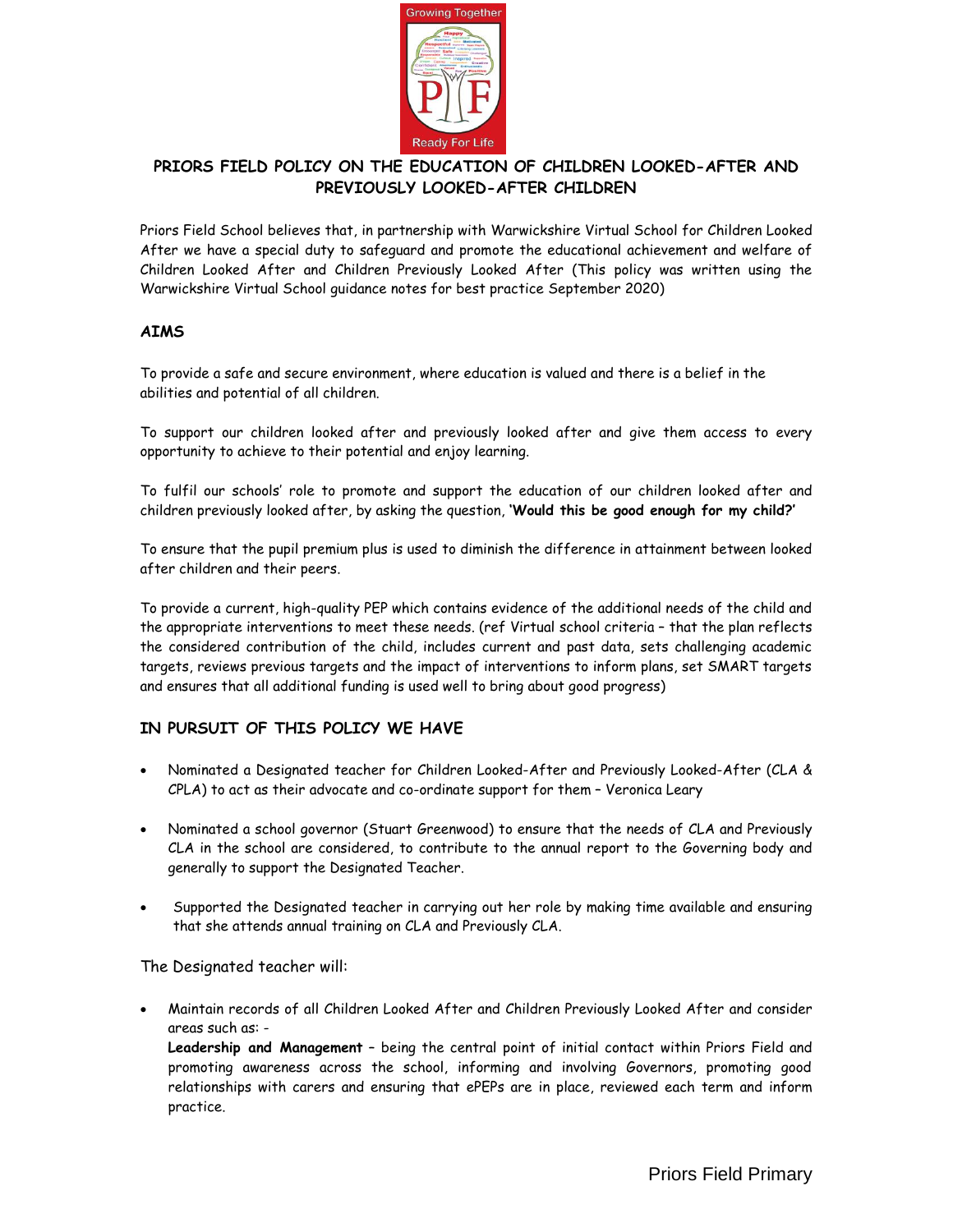**Teaching and Learning** – to ensure that CLA and Previously CLA are encouraged and supported at every opportunity and that they have access to a high-quality education. That the PP+ funding is used appropriately (recommendations of WVS – for example, staff training, counselling, therapeutic support, wellbeing support, Ed Psy assessment and additional learning opportunities as necessary)

**Pupil Outcomes** – evaluate progress/evaluate the impact of interventions to track how well the CLA and Previously CLA are learning and progressing and how well they are doing in relation to their peers. To celebrate achievements and encourage children to believe that they can succeed.

**Personal Development, Behaviour and Welfare** – using the child's view to inform decisions and choices (including counselling) to support their aspirations and transitions. Working with Safeguarding Leads to ensure quick and effective responses to concerns.

- Ensure that there is a Personal Education Plan (ePEP) for each CLA/CPLA/ANP if appropriate for each child to include appropriate SMART targets and information. This must be compatible with the child's Care Plan and where applicable include any other school plan, e.g. Education, Health and Care Plan, and associated plans, Transition Plan, Pastoral Support Programme etc
- Ensure that an appropriate member of staff attends Children's Services Reviews on each child and/or always prepares a written report which promotes the continuity and stability of their education.
- Liaise with the Education Support Service for Children Looked After/Virtual School on a regular basis with regard to the performance, attendance and attainment of CLA and Previously CLA.
- Ensure that if/when the child transfers from our school all relevant information is forwarded to the receiving school as a matter of priority. (Also, that transition plans/arrangements are in place to support the child)
- Ensure that systems are in place to identify and prioritise when CLA and Previously CLA are underachieving and have early interventions to improve this in line with existing school policy. (These systems will include half termly Pupil Progress meetings, the termly tracking of progress and outcomes/impact of interventions on each individual tracker, parent meetings, ANP termly meetings, a written report annually etc)
- Ensure that systems are in place to keep staff up to date and informed about CLA and Previously CLA where and when appropriate.
- Ensure that CLA and Previously CLA, along with all children, are listened to and have equal opportunity to pastoral support in school. We are committed to providing a high-quality education for all our pupils.
- Ensure that they keep the school up to date with current legislation and its implication for the school in respect of CLA and Previously CLA. (Ref Warwickshire Virtual School, Ofsted, DfE etc)
- Report to the Governing body annually on the outcomes for each child looked after.

All governors and staff will:

- Support Warwickshire County Council in its statutory duty to promote the educational achievement of children looked after and previously looked after.
- Receive information about the circumstances of CLA and Previously CLA on a 'need to know' basis.